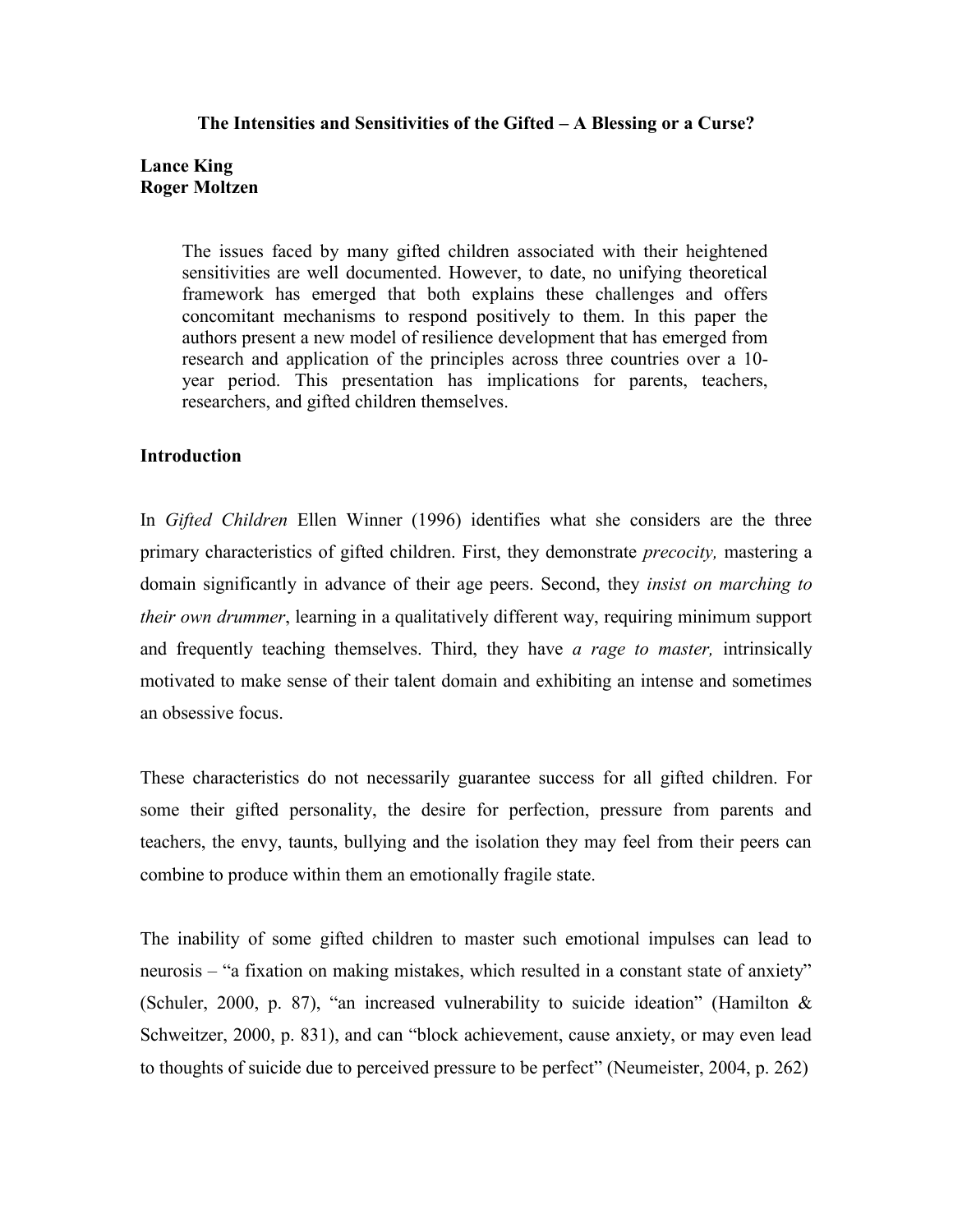Of course, not all gifted children have such experiences and some have protective factors which support them. "These key protective factors are said to be located both externally in the social/environmental life space of the child and internally, as personal attributes and qualities of the individual" (Howard, Johnson & Oswald, 2003, p. 54). It is the development of this inner strength or *resiliency* and its specific applicability in the education of gifted children which is the focus of this study.

According to Benard (1991) resilience is a set of qualities, or protective mechanisms that results in successful adaptation even though the individual may be exposed to adverse circumstances (Benard, 1991). Haertel, Walberg & Wang (1990) see it as the capacity to overcome personal vulnerabilities and environmental adversities effectively or the ability to thrive, despite adverse circumstances.

Resilience is most clearly demonstrated in studies of students from impoverished backgrounds who achieve success despite the negative influences in their backgrounds and their environments. In a study of 3981 elementary students from minority and lowsocioeconomic-status (SES) backgrounds those who achieved greater academic success (in Maths) also displayed greater resilience. "Greater engagement in academic activities, an internal locus of control, efficaciousness in math, a more positive outlook towards school and more positive self esteem were characteristic of all low-SES students who achieved resilient mathematics outcomes" (Borman & Overman, 2004, p. 180).

Support for these findings is seen in the learned helplessness paradigm (Seligman, 1975), which suggests that when people believe they are powerless to control what happens to them, they become passive and restrictive in coping abilities. On the other hand, when individuals believe that events and outcomes are controllable, learned helplessness is avoided, and instead, active attempts are made to overcome aversive situations (Luthar, 1991).

#### **Resilience, Attribution and Goal Orientation**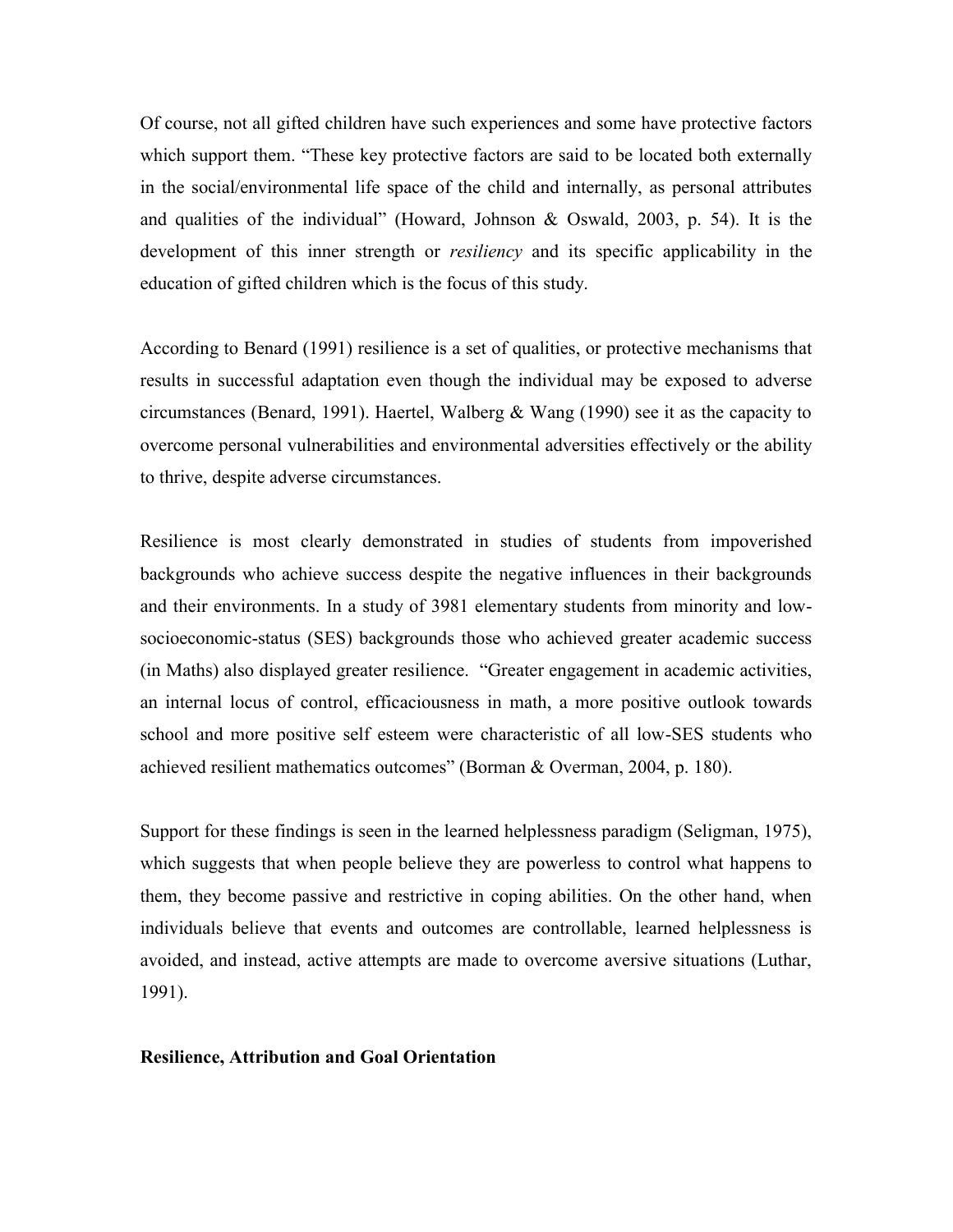One of the major contributors over the last 30 years to understanding of the application of the learned helplessness model in an educational context has been Carol Dweck. Investigations by Dweck and Repucci (1973) found *helplessness* to be associated with a tendency to attribute failure to a lack of ability. This *helplessness* did not appear in children who attributed failure to a lack of effort. This led to the identification of two major patterns of behaviour: The "helpless" pattern and the "mastery-oriented" pattern. The *helpless* pattern is characterised by an avoidance of challenge, and reduced levels of performance in the face of obstacles. The *mastery-oriented* pattern is characterised by the seeking of challenging tasks and the persistence and perseverance in the face of failure (Diener & Dweck, 1978).

These two ideas came together into a framework of goal achievement orientation, which identified two distinct classes of goals: *performance goals* which were sought by students in order to gain approval or avoid disapproval, and *learning goals* where students sought to improve their knowledge, ability or competence. (Dweck  $\&$  Elliot, 1983). Further work revealed that a focus on performance goals was linked to a *helpless* pattern of response behaviour, whereas the pursuit of learning goals in the same situation promoted the *mastery-oriented* pattern. Particularly striking was the way in which the performance goal orientation in students with low self-perceived ability resulted in the identical pattern of strategy deterioration, failure attribution and negative affect identified in naturally occurring learned helplessness (Dweck and Elliot, 1988).

Dweck then sought to discover if differences in self concept could account for an orientation towards helpless or towards resilient response behaviour. Her 1997 study demonstrated that resilience in the face of rejection was predicated upon an individual"s belief about the flexibility of personality. Those who thought personality was malleable and could be changed or developed, were found to be more resilient and those who thought personality was fixed were found to be more helpless (Cain, Duma-Hines, Dweck, Endley & Loomis, 1997). Building on this idea, work was then undertaken examining the relationship to concepts of intelligence. A significant correlation was found between helpless and resilient responses and to what were then called the *entity*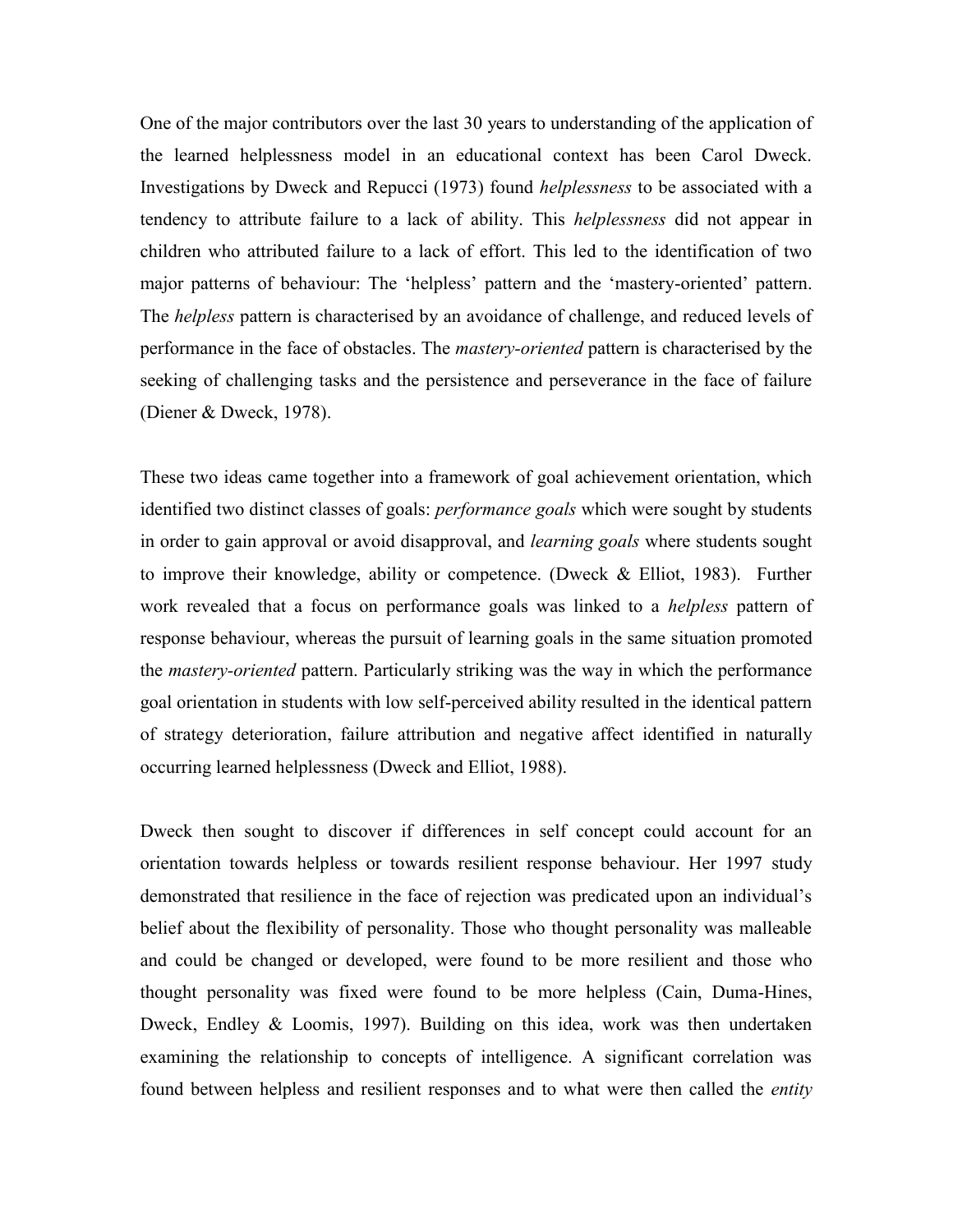and the *incremental* theories of intelligence. Students who believed that intelligence was a fixed attribute (*entity theorists*) were found to be less resilient and more helpless than students who believed intelligence was malleable and could be developed (*incremental theorists*). The *incremental theorists* were found to be more resilient and less helpless in the face of negative feedback (Chiu, Dweck, Hong, Lin & Wan, 1999)

In her 1999 book "Self-Theories: Their Role in Motivation, Personality and Development", Dweck put all her years" of research together and concluded that the characteristics of resilience comprise an orientation towards setting learning goals, adopting mastery behaviour and believing in the flexibility of intelligence and the primacy of effort. In contrast, the characteristics of helplessness comprise an orientation towards setting performance goals, adopting challenge avoidance behaviour and a belief in the fixedness of intelligence and the primacy of ability. One of the clearest differences between the two is seen in response to failure, where resilient individuals attribute failure to a lack of effort and take effective remedial action. In contrast, helpless individuals attribute failure to a lack of ability and tend to give up (Dweck, 1999).

Dweck"s ideas are supported by Koestner and Zuckerman (1994) who studied the goal orientations of 60 college students and found that those who were performance-oriented often exhibited classic helpless behaviours, including making self-defeating performance attributions and negative self-evaluations. Conversely, those who were learning-oriented tended to exhibit more adaptive behaviours and were more mastery-oriented (Koestner & Zuckerman, 1994). In Australia, support for these ideas has come from a study of 893 college students, where the learning-oriented students showed a much more positive attitude towards their studies and were more likely to choose a difficult task to complete than their performance-oriented colleagues, who opted for easier tasks (Archer, 1994).

The relationship between a learning-orientated disposition and adaptive achievementoriented behaviours was also confirmed by a study of 199 college students, who ranged in age from 17 to 59 years (Burley, Turner & Vitulli, 1999). As well as confirming the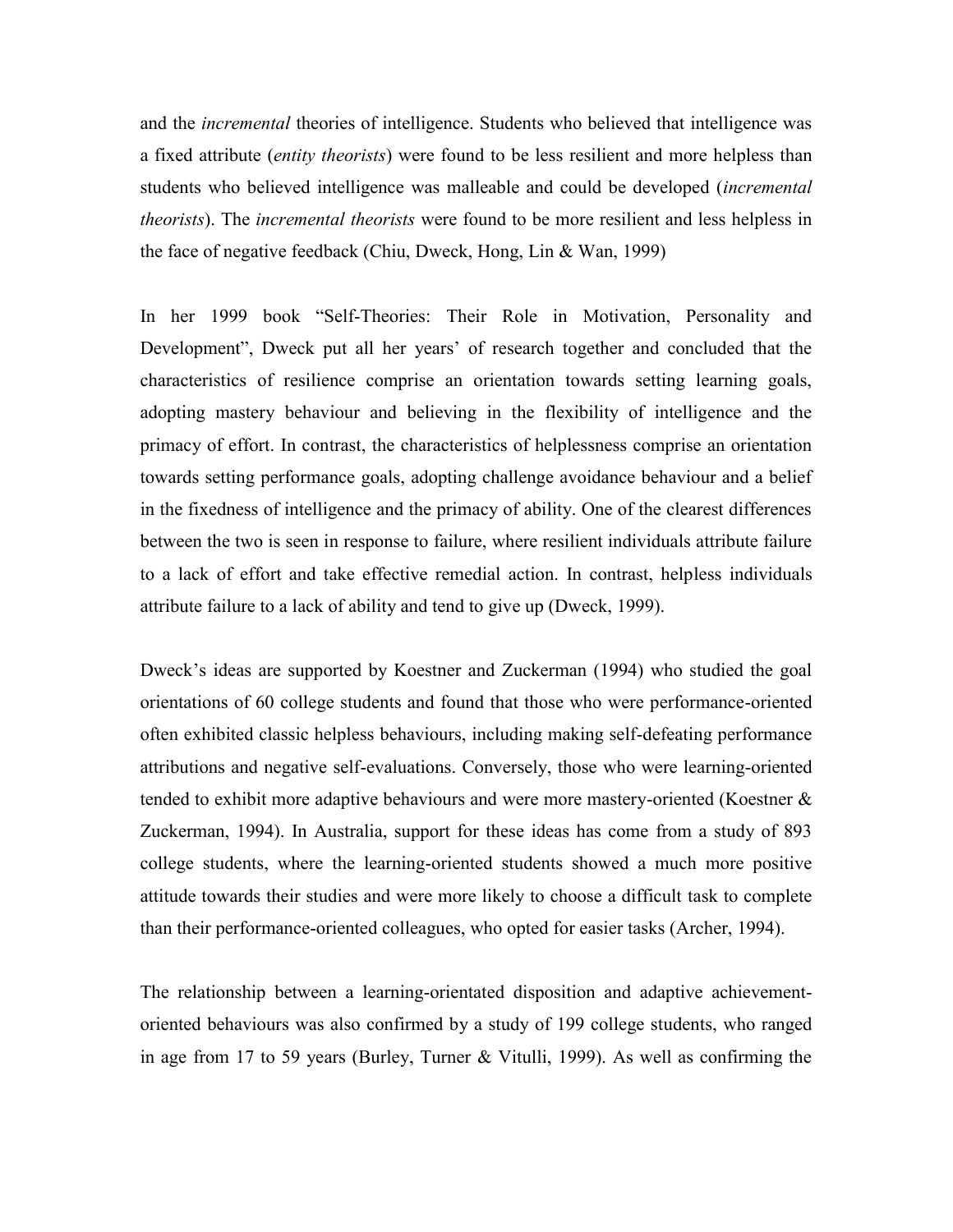findings noted above, these researchers also found that older students were more likely to be learning-oriented and younger students more performance-oriented.

#### **Gifted and Resilient**

Many of the characteristics described here as attributable to resilient children have also been noted as characteristics of gifted children. These include "task commitment, academic achievement, verbal ability, intelligence, the desire to learn, an internal locus of control, risk taking, high self-concept, good self-efficacy and self-understanding" (Bland and Sowa, 1994, p. 80). Gifted children as young as nine have been seen to spontaneously use cognitive appraisal strategies, including problem-focused strategies and emotion-focused strategies (only previously seen in adults) to deal with stress (Sowa, McIntire, May and Bland, 1994).

The development of resilience in gifted pre-adolescents differs, depending on the gender of the gifted child according to Kline and Short (1991). These researchers found that gifted boys showed a significantly higher level of discouragement and hopeless feeling at the junior high school level, then at the senior high school level, suggesting that the boys were developing resilience as they matured through the school system. However, levels of self-regard and self-confidence in gifted girls decreased as they progressed through the school system, and levels of perfectionism, hopelessness and discouragement increased during that period (Kline & Short 1991a, 1991b).

## **Gifted and Learning Disabled**

The characteristics of helplessness are particularly noticeable in gifted students with learning disabilities, whose characteristics often include low self-concept, low selfefficacy, hypersensitivity, emotional lability, and high levels of frustration, anxiety and self criticism (Dole, 2000). Unfortunately, because of their giftedness, many of these students are unidentified as having a learning disability because their gifts disguise their disabilities and they are perceived as performing adequately. Dole reports that in a study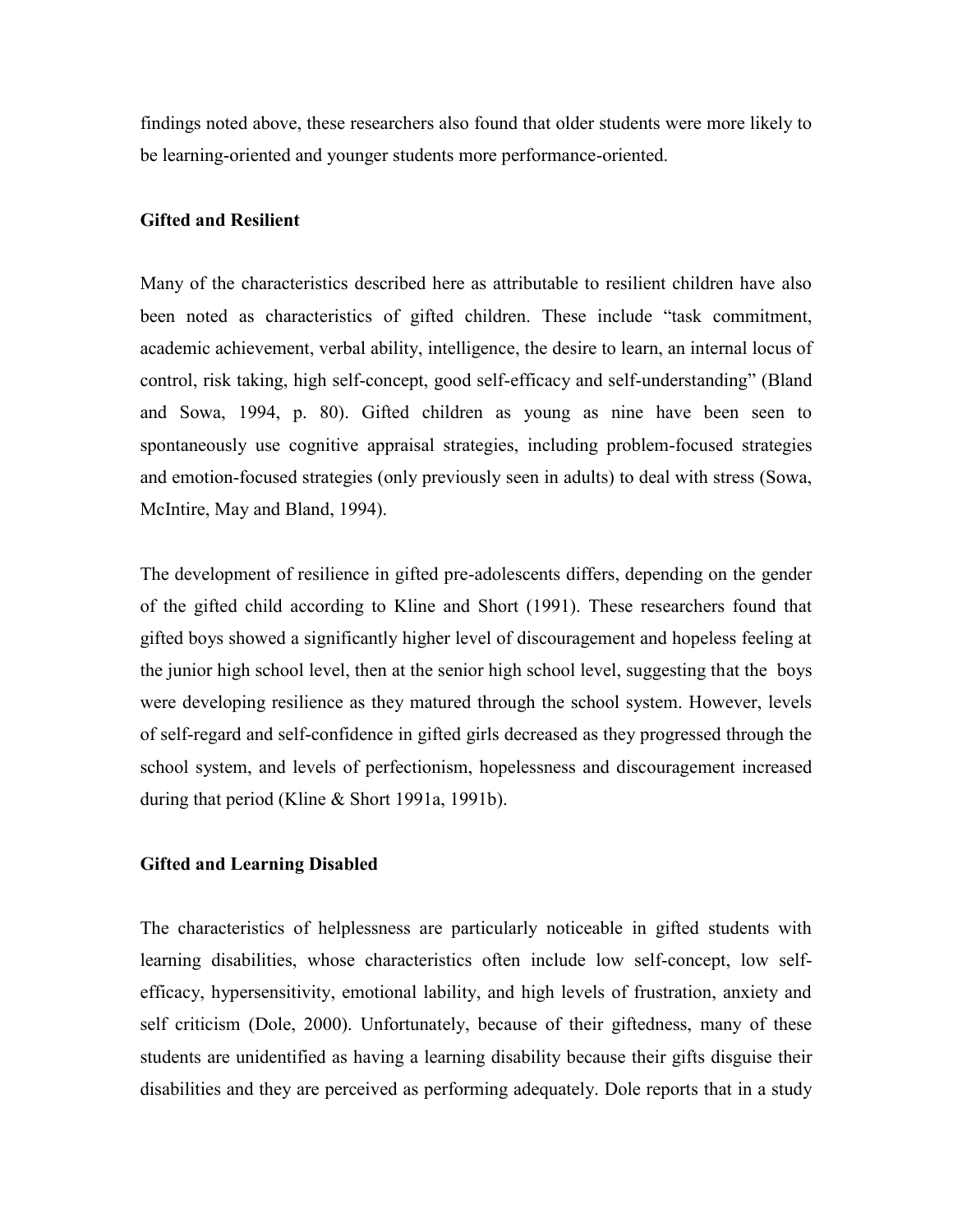of adult rehabilitation clients with high intellectual ability and learning disabilities, 95% of the 80 participants had not been told of their exceptional abilities, either while in school or while receiving vocational services. Studies have shown that college students and adults with learning disabilities who are resilient are knowledgeable about their strengths as well as their weaknesses and so are more self accepting. According to Dole, this self-knowledge and self-acceptance not only helps these students develop realistic goals but to persevere towards realising them. These, he claims, are the primary characteristics of resilient individuals (Dole, 2000).

## **Gifted and Perfectionist**

Burns (cited in Parker & Adkins, 1995, p-173) sees perfectionists as "people who strain compulsively and unremittingly toward impossible goals and who measure their own worth entirely in terms of productivity and accomplishment." Pacht (cited in Parker & Adkins, 1995, p. 173) sees perfectionism as "the striving for that nonexistent perfection that keeps people in turmoil and is associated with a significant number of psychological problems."

Other researchers see perfectionism differently. Hamachek (1978), described two types of perfectionism, the normal, those who derive a sense of pleasure from the labours of a painstaking effort and who feel free to be less precise in certain situations and the neurotic, those who are unable to feel satisfaction because, from their perspective, what they do is never good enough to warrant that feeling (Hamachek, 1978). In one study of the gifted adolescents in a rural middle school, 87.5% were found to be perfectionists and of those, 58% were found to display *healthy* perfectionism while 29.5% were in the *neurotic* range (Schuler, 2000). Gifted neurotic perfectionists would seem then to share some of the helplessness characteristics of gifted students with learning disabilities, and in particular, high levels of frustration, anxiety and self criticism (Dole, 2000).

Frost, Marten, Lahart and Rosenblate (1990) developed a scale of perfectionism called the *Multidimensional Perfectionism Scale* (MPS). The MPS is based on Hamachek"s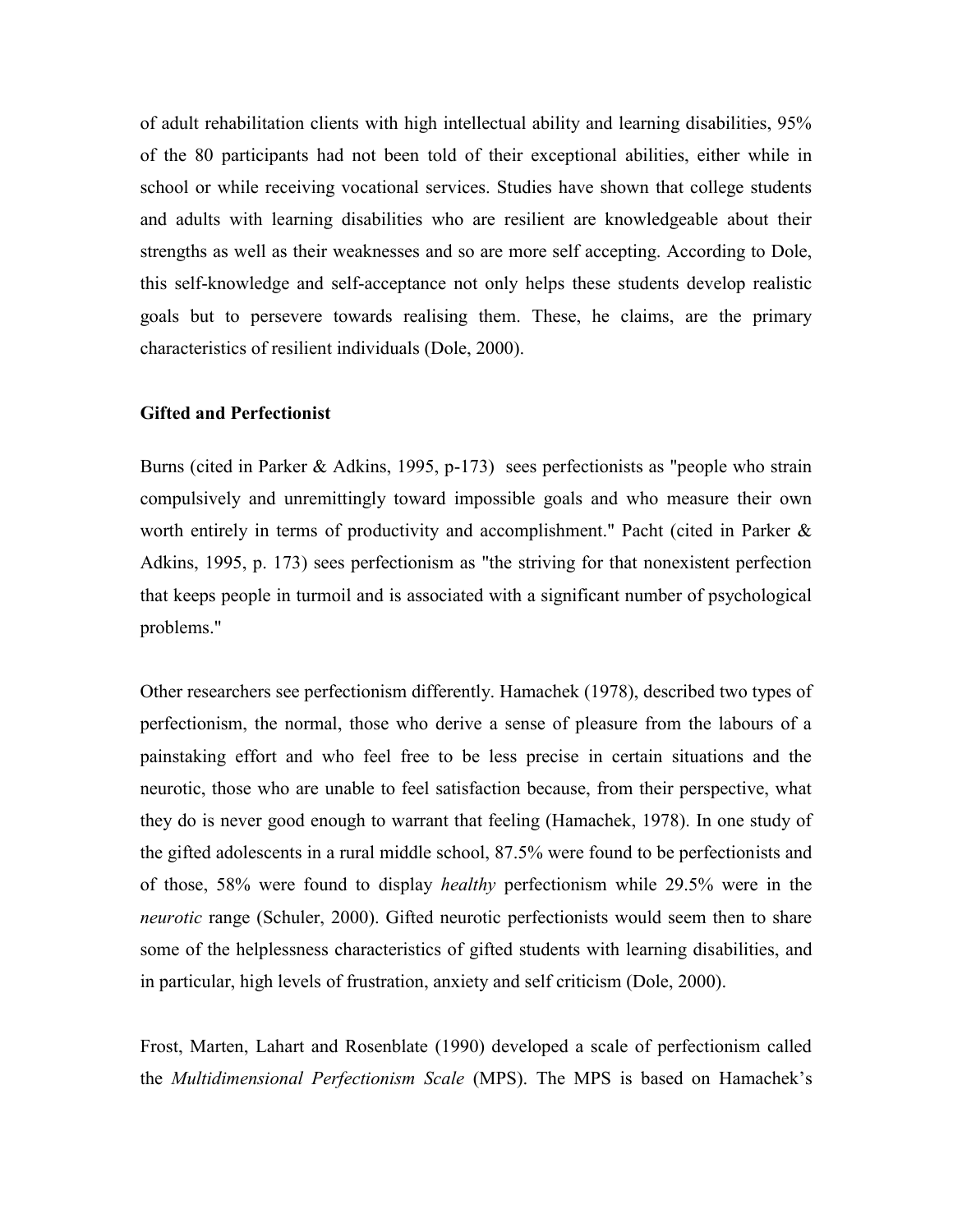(1978) perspective of perfectionism and expands that view to include three dimensions of perfectionism: *self-oriented*, *other-oriented* and *socially-prescribed* perfectionism (Siegle & Schuler, 2000; Flett, Hewitt, Blankstein & Dynin, 1994). The distinctions made between these three groups are described by Neumeister (2004):

Self oriented perfectionists set high personal standards for themselves and evaluate their own performance against these standards, other-oriented perfectionists are individuals who impose excessively high standards on others in their lives (and) socially-prescribed perfectionists perceive that significant others in their lives hold excessively high standards for them" (p 260).

In the face of failure, self-oriented perfectionists are often highly critical of themselves, they tend to over-generalise the failure and perceive it as a characteristic of the entire self (Flett, Hewitt, Blankstein & O"Brien, 1991). In contrast, other-oriented perfectionists tend to blame other people for their failure and socially-prescribed perfectionists tend to blame factors such as luck and situational context. The common link between otheroriented and socially-prescribed perfectionists is a perceived lack of personal control and a tendency to attribute both positive and negative outcomes to external factors (Flett & Hewitt, 1998). Socially-prescribed perfectionism has also been found to correlate with depression and low self-esteem, whereas self-oriented perfectionism is associated positively with self control (Flett, Hewitt, Blankstein & O"Brien, 1991).

Neumeister (2004) investigated how these two dimensions of perfectionism, sociallyprescribed and self-oriented, developed within gifted college students and influence their achievement motivation and their attributions for successes and failures. All the students studied, who scored high for perfectionism, attributed that tendency to a lack of experience with failure in their early school years and to actions of their parents. The main distinction came between the socially-prescribed perfectionists, who believed their perfectionism developed due to pressure they experienced from their perfectionist parents, and the self-oriented perfectionists, who attributed their perfectionism to social learning due to their parents modelling of perfectionist behaviours. When studying the students" goal setting behaviour and reactions to failure, Neumeister, using a qualitative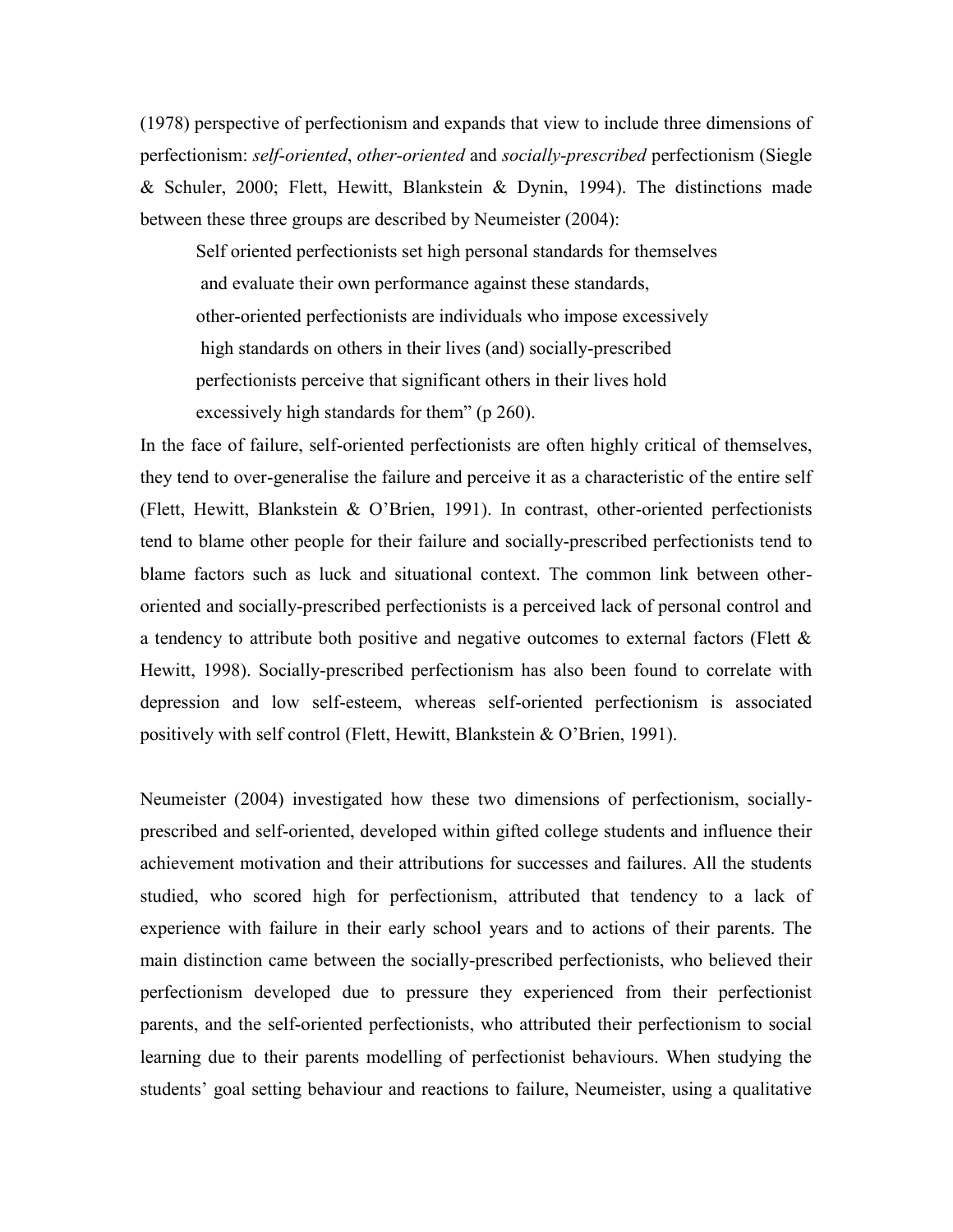interview technique, discovered major distinctions between the two types of perfectionists. For the socially-prescribed perfectionists she found themes emerged of, "fearing failure, setting performance goals, and practising maladaptive achievement behaviours in addition to themes of minimising successes, over generalising failures, and making internal attributions for failures." In contrast, the self-oriented perfectionists evidenced, "a desire for self-improvement, setting both mastery and performance goals, and practicing adaptive achievement behaviours as well as tendencies to make healthy attributions for successes and failures, and frustration with coping with failures (Neumeister, 2004, p288)

Overall, the results obtained with socially-prescribed perfectionism reveal that a sense of personal helplessness is a core feature of this perfectionism dimension (Flett & Hewitt, 1998). Helplessness was also found to be a key feature of passive perfectionists, who procrastinate from fear of making mistakes and who are more likely to be preoccupied with suicide (Adkins & Parker, 1996).

### **Gifted and Underachieving**

The possible causes of underachievement are many and varied but within this area of research there is some indication, particularly with gifted children, that the influence of intrinsic or personal factors is highly significant. Ford (1993) maintains that underachievement in gifted children is characterised by disorganisation, lack of concentration, perfectionism, low self-esteem, an unwillingness to conform, anxiety, vulnerability to peer pressure, and an external locus of control. This view is confirmed by Fehrenbach (1993) who reports that characteristics frequently observed in gifted underachievers include low self-esteem, perfectionism, procrastination, self-criticism, a feeling of competition where none exists, and an unwillingness to take risks (Fehrenbach, 1993). One of the recurring themes in gifted underachievement seems to be the attribution of failure to external control, which in turn produces feelings of helplessness particularly in the face of failure. Larry Geffen (1991), in a study of gifted minority high school, students found that the high achievers saw high school as a means to get to college, they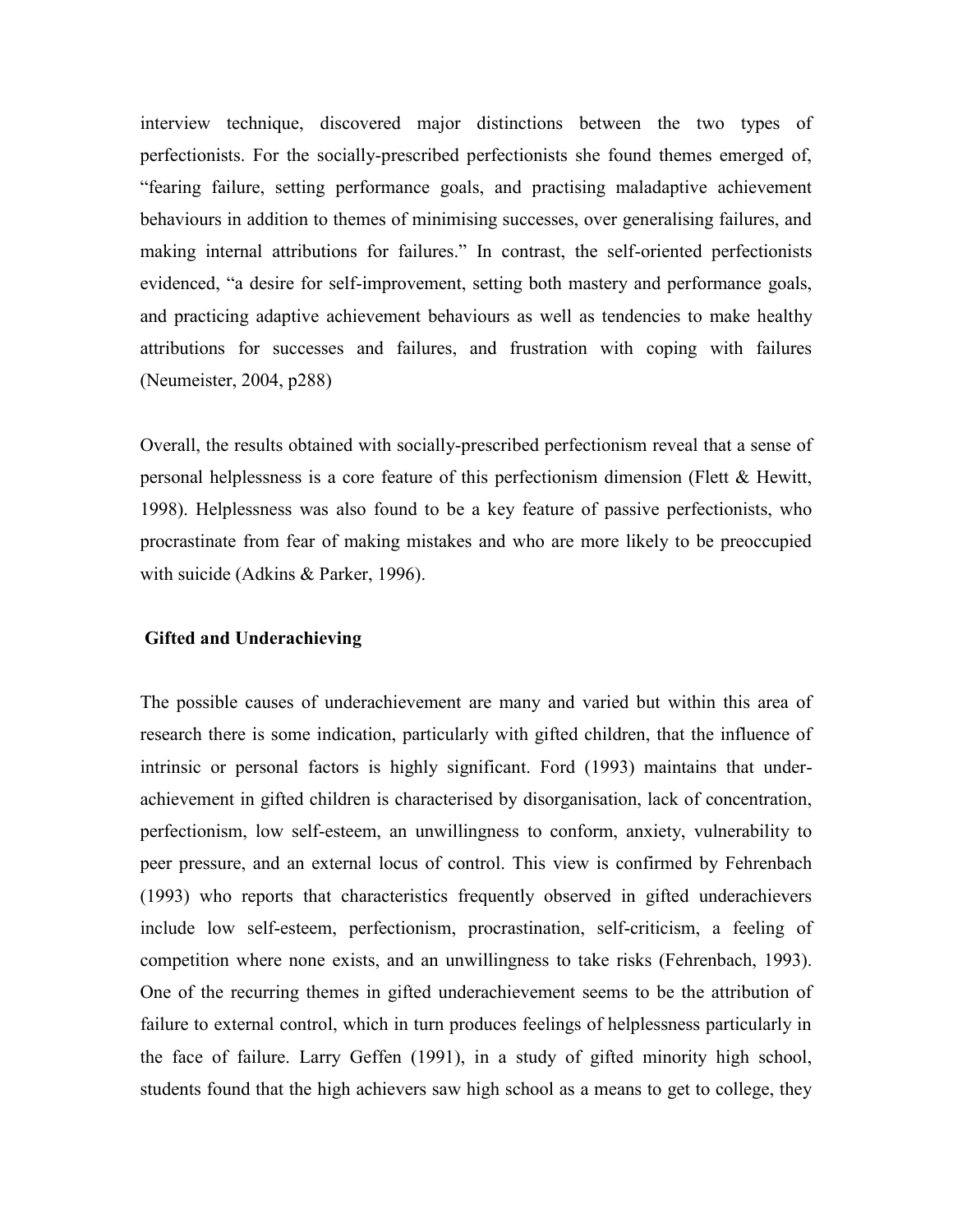were loyal to this goal ahead of peer relationships, and they placed causation for success or failure within themselves. In contrast, he found that the low achievers saw the purpose of going to school as being with their friends, and they placed causation for achievement or failure outside of themselves (Geffen, 1991).

#### **Gifted and Failure**

In all the studies reported here of gifted children, there seem to be common threads which link unfulfilled potential to attributions of helplessness and success to the attributions of resilience. For all gifted students at potential risk of underachieving, it would seem useful to teach them the attributes of resilience to assist them to build internal protective factors, which will help mitigate the possibility of failure. Herein lies the challenge, because in order to change attributions for success and failure one has to accept that such "beliefs" can be changed. As has been noted in the literature in this field, one of the characteristics of helplessness is the belief that personality and intelligence is fixed. For gifted students in particular, there are also a number of other barriers to change that must be addressed to install resilient beliefs. Gifted children, by virtue of their nature, have a vested interest in maintaining the primacy of their intelligence as possibly the mainstay of their selfesteem. The suggestion that intelligence is an aspect of themselves that can be developed may well conflict with a belief in the "concreteness" of their gift or talent. It may imply to them that their special abilities are not so special and also by implication, suggest that their talent may diminish or disappear.

One other related "problem" gifted children face is the issue of repeated success. Their precocious abilities may expose them to no or very limited experiences of failure. This can create problems in itself, as the development of resilience seems in many cases to be linked to the opportunity to practice appropriate or resilient responses in failure situations. If a student has never known failure, when faced with a failure situation he or she may few resources that they can call on to deal with the situation.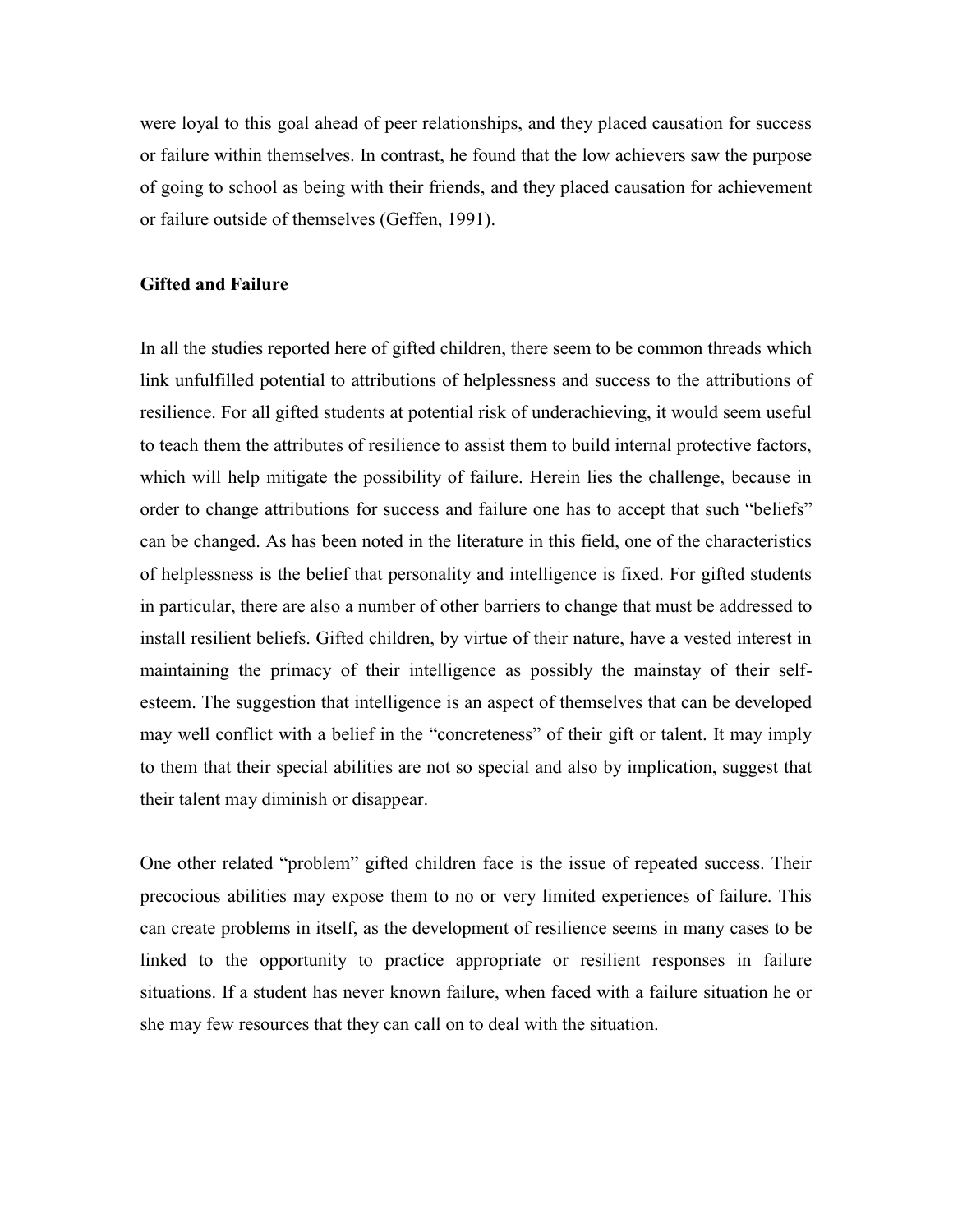### **Control Orientations and Resilience**

A consistent thread through the resilience and helplessness literature is the notion of control. If an individual is to overcome helplessness one of the essential precursors appears to be the belief that by their own actions they can alter their own outcomes. Gernigon, Fleurance & Reine showed that with junior high students learning a perceptual motor task, "only a controllable situation ending in success contributes to the development of learned competence, and only an uncontrollable situation ending in failure induces learned helplessness" (2000, p.53). According to Peterson "Experiences" with uncontrollable events may lead to the expectation that future events will elude control, resulting in disruptions in motivation, emotion and learning – termed learned helplessness" (1995, p. 12). "The expectation of non-contingency (between acts and outcomes) is the crucial determinant of the symptoms of learned helplessness"(Valas, 2001, p. 72).

The conclusions drawn from these and other studies is that the control the individual can exert or believes he or she can exert over any given situation is a critical pre-disposing factor for an orientation towards helplessness or towards resilience.

#### **Expectation, Attribution and Control**

Firmin, Hwang, Copella and Clark (2004) found that  $1<sup>st</sup>$  year psychology students (from a private mid-western US university) who started an examination by attempting difficult questions first, performed significantly poorer on the subsequent easy questions than their fellow students who started with the easy questions first, even though the results showed that both groups had achieved as well as each other on the difficult questions. This study highlights that it is the expectation of failure, not failure itself, which produced helplessness and the deterioration of academic performance.

Expectations of success or failure are related directly to attributions, that is, to the messages people give to themselves about the causes of events that they are involved in.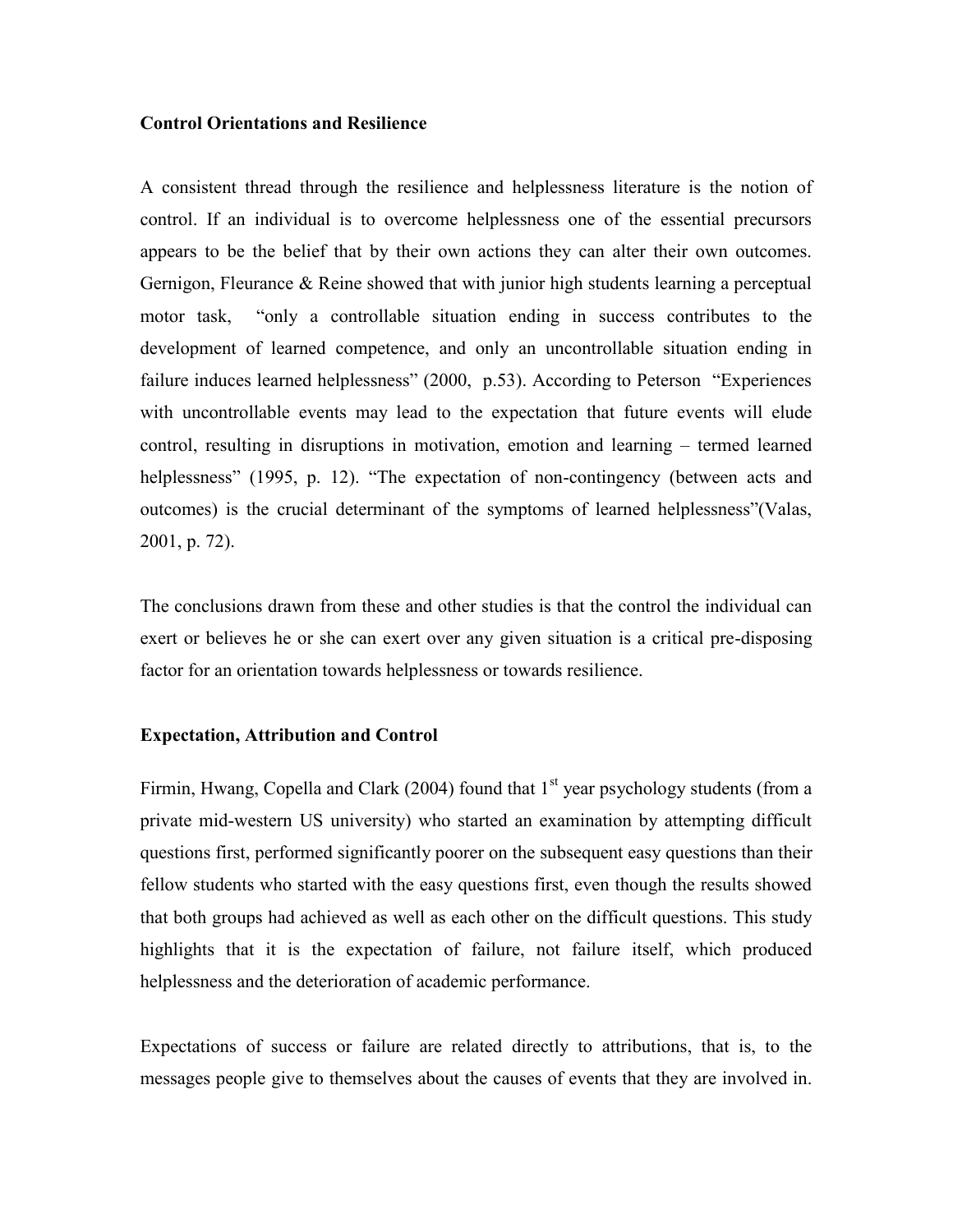Attributions generally have three dimensions: locus (does the cause originate within the individual); stability (is the cause stable or changeable) and controllability (can the individual influence the cause). Students who attribute success and failure to internal, controllable causes are more likely to take action to produce positive outcomes and develop an expectation of success, whereas students who attribute both success and failure to causes outside themselves over which they have no control are likely to feel helpless and to develop expectations of failure (Seifert, 2004).

In a study of 1430 high school dropouts in the USA, Suh and Suh (2006) analysed the characteristics of those who went on to gain university degrees and found that the three most prominent factors associated with degree attainment were academic aspiration, organisational skill and (internal) locus of control. In research into distance education, Morris and Wu (2005) found that the combined presence of the two factors of available financial aid and an internal locus of control enabled them to predict completion likelihood (and consequently the likelihood of "dropping out") for individuals, with a 74.5% accuracy.

In an educational context, locus of control is revealed through the attributions students make for their successes and failures in learning-oriented tasks. If students believe that they have some control over their task outcomes, they are more likely to persevere, put in effort, learn from mistakes and take action to produce the result they want.

#### **Success, Failure and Control**

Interestingly, there is some research to suggest that, American students at least, believe that their lives are more and more controlled by outside forces. Twenge, Zhang and Im (2004) report that "the average college student in 2002 had a more external locus of control than 80% of college students in the early 1960s" (p. 308). Given the events of September 11 2001, it is may be not surprising that there have been generalisations in attributions made across the (USA) community, which have resulted in an increased belief that events are out of the control of the average person. Unfortunately, as Tweng et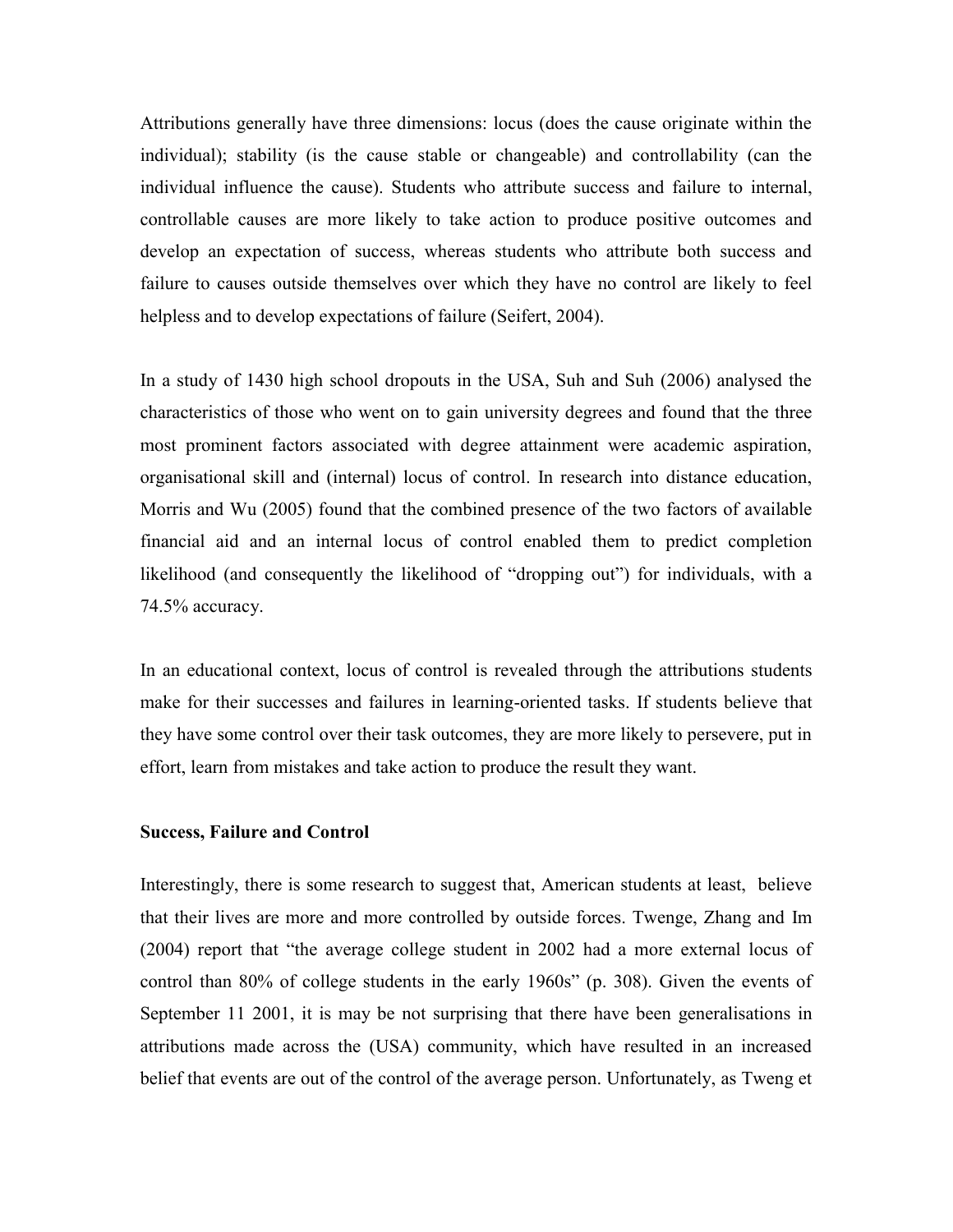al. report, "the implications are uniformly negative, as externality is correlated with poor school achievement, helplessness, ineffective stress management, decreased self-control, and depression" (p. 309).

"Internality" on the other hand seems to predispose students towards academic success. A study of Chinese and Korean students found "… students with higher academic grades scored higher on internality and lower on externality" (Park & Kim, 1998, p. 191). Honour students were found to be more likely to attribute their success to effort and were less likely to attribute any failure to a lack of ability than were the students on academic probation.

This idea is also supported by a United States" study of first year university students which reported that those students "who entered university with lower scores on the locus of control scale (internals) obtained significantly higher GPAs than those who scored higher (externals) on the same scale" (Gifford, Briceno-Perriot & Mianzo, 2006, p. 19). *[GPA = students' grade point averages across all subjects at the end of their first year of university study]*

The immersion of students in learning situations in which they have little or no control over their own learning has been shown to increase externality and decrease effectiveness as shown by Chaput De Saintongue & Dunn (1998). "Learning environments where adverse events are perceived as being pervasive and inalterable will prevent the development of the autonomous learner and impair student achievement" (p. 583).

These differences in academic success may be attributable to the different reactions to stress between internally and externally oriented students. Wolk and Bloom (1978) reported that more "internal" students found high stress and time constraints facilitated their task performance, but the same pressures were debilitating effects for the more 'external' students A study of 144 'high-risk' adolescents, showed that in comparison to children with an internal locus of control, those with an external-orientation showed greater declines in functioning with increasing stress levels (Luther, 1991).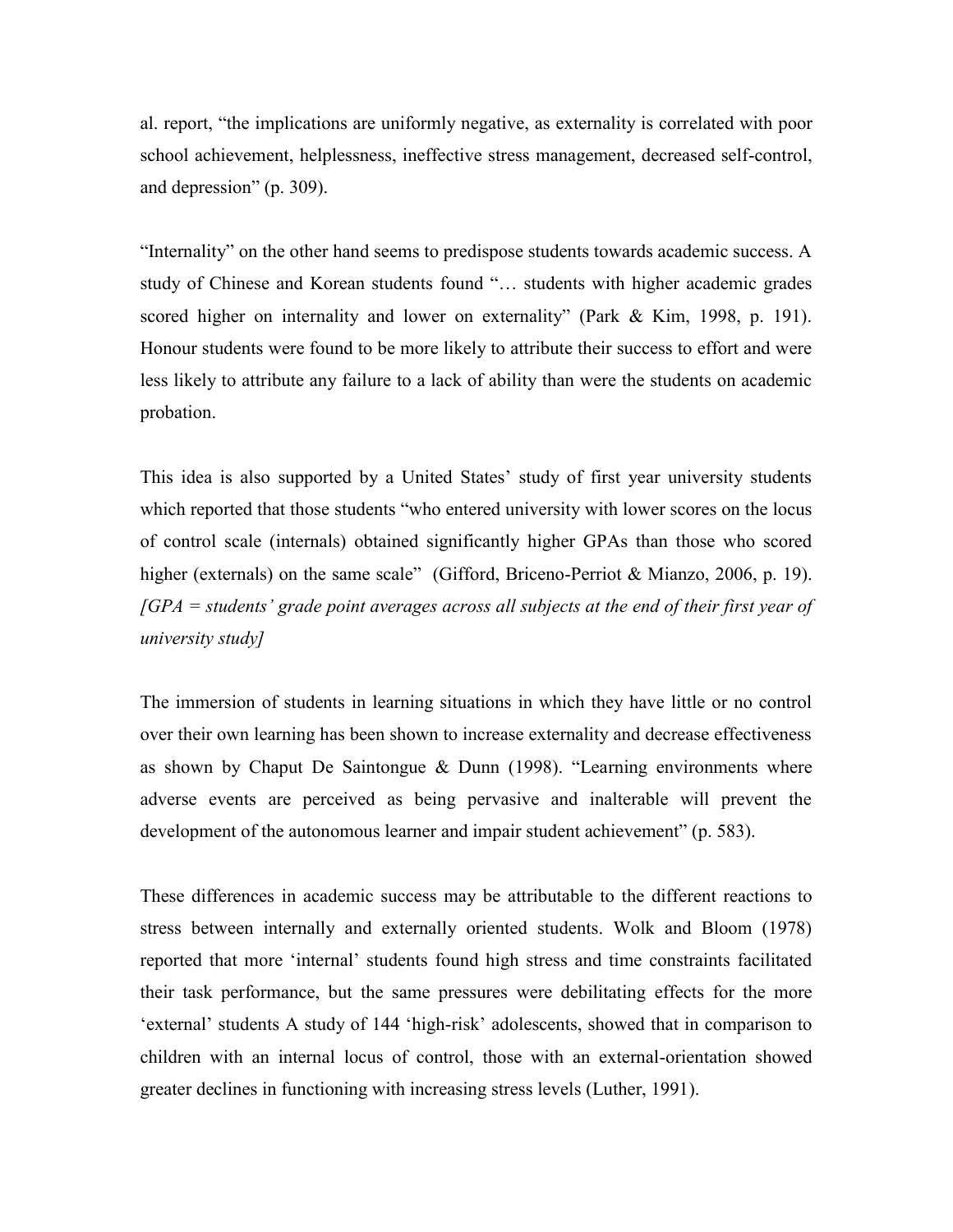These findings seem to be born out in the gifted community as well as with general students. Moore and Margison (2006) have showed that, "Underachieving-gifted students were more externally oriented than achieving-gifted students. There was also a significant difference in the locus of control between achieving-gifted and nongifted students; nongifted students were more externally controlled than achieving-gifted students" (p. 252).

## **Conclusion:**

To summarise the findings presented here we have highlighted a dichotomy of belief orientation which seems to pre-dispose students to a more "helpless" or more "resilient" state of mind (see table below) and we have shown that the characteristics of gifted children for whom giftedness creates difficulties in their lives corresponds to the helpless model as described. We have also developed the idea that the experience of failure and the development of strategies to overcome failure situations is an important element in producing consistently resilient behaviour which may well help gifted students, and others, to develop more resilience.

Table 1.

|                    | <b>RESILIENT</b><br><b>STUDENTS</b>                  | "HELPLESS"<br><b>STUDENTS</b>                                                    |
|--------------------|------------------------------------------------------|----------------------------------------------------------------------------------|
| goals              | set learning goals – learn<br>in order to understand | set performance goals –<br>learn in order to get<br>"excellence" or an A<br>pass |
| tasks              | to test themselves,<br>to<br>work towards mastery    | gain<br>approval<br>to<br><sub>or</sub><br>avoid disapproval                     |
| challenge          | seek out new challenges                              | avoid new challenges                                                             |
| to achieve success | believe effort is<br>more<br>important than ability  | believe ability is more<br>important than effort                                 |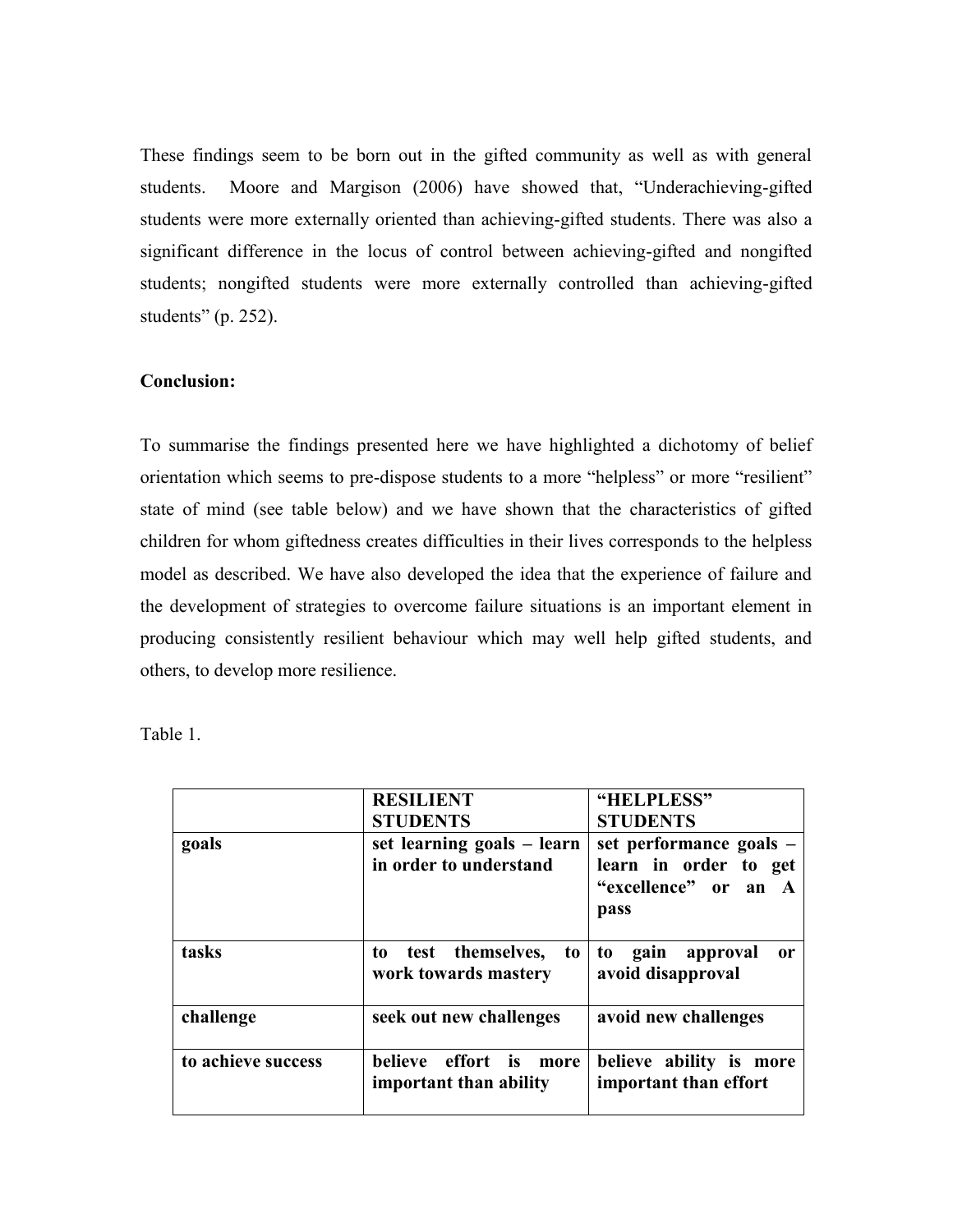| reaction to failure  | take full responsibility<br>focus on the process, find<br>the problem, change the<br>process, learn from their<br>mistakes, put in more<br>effort | take no responsibility,<br>repeat the same process<br>or do even less, give up                                                                   |
|----------------------|---------------------------------------------------------------------------------------------------------------------------------------------------|--------------------------------------------------------------------------------------------------------------------------------------------------|
| view of intelligence | is<br>intelligence<br>believe<br>flexible and can<br>be<br>developed and improved<br>- "the more I learn, the<br>smarter I get"                   | believe intelligence is<br>fixed, unalterable with a<br>definite limit - "I can<br>learn new things but my<br>intelligence stays<br>the<br>same" |
| locus of control     | internal                                                                                                                                          | external                                                                                                                                         |
| future expectations  | optimistic                                                                                                                                        | pessimistic                                                                                                                                      |

### **REFERENCES**

Adkins, K. K., & Parker, W. (1996). Perfectionism and suicidal preoccupation. *Journal of Personality, 64,* 529-543.

Archer, J. (1994). Achievement goals as a measure of motivation in university students. *Contemporary Educational Psychology, 19,* 430-446.

Benard, B. (1991). Fostering resiliency in kids: Protective factors in the family, school and community. *Western Centre News, 62,* 27-29.

Benard, B. (1995). Fostering resilience in children. *ERIC Digest,* EDO-PS-95-9.

Biggs, J. B. (1999). *Teaching for quality learning at university: What the student does.* Philadelphia: Open University Press.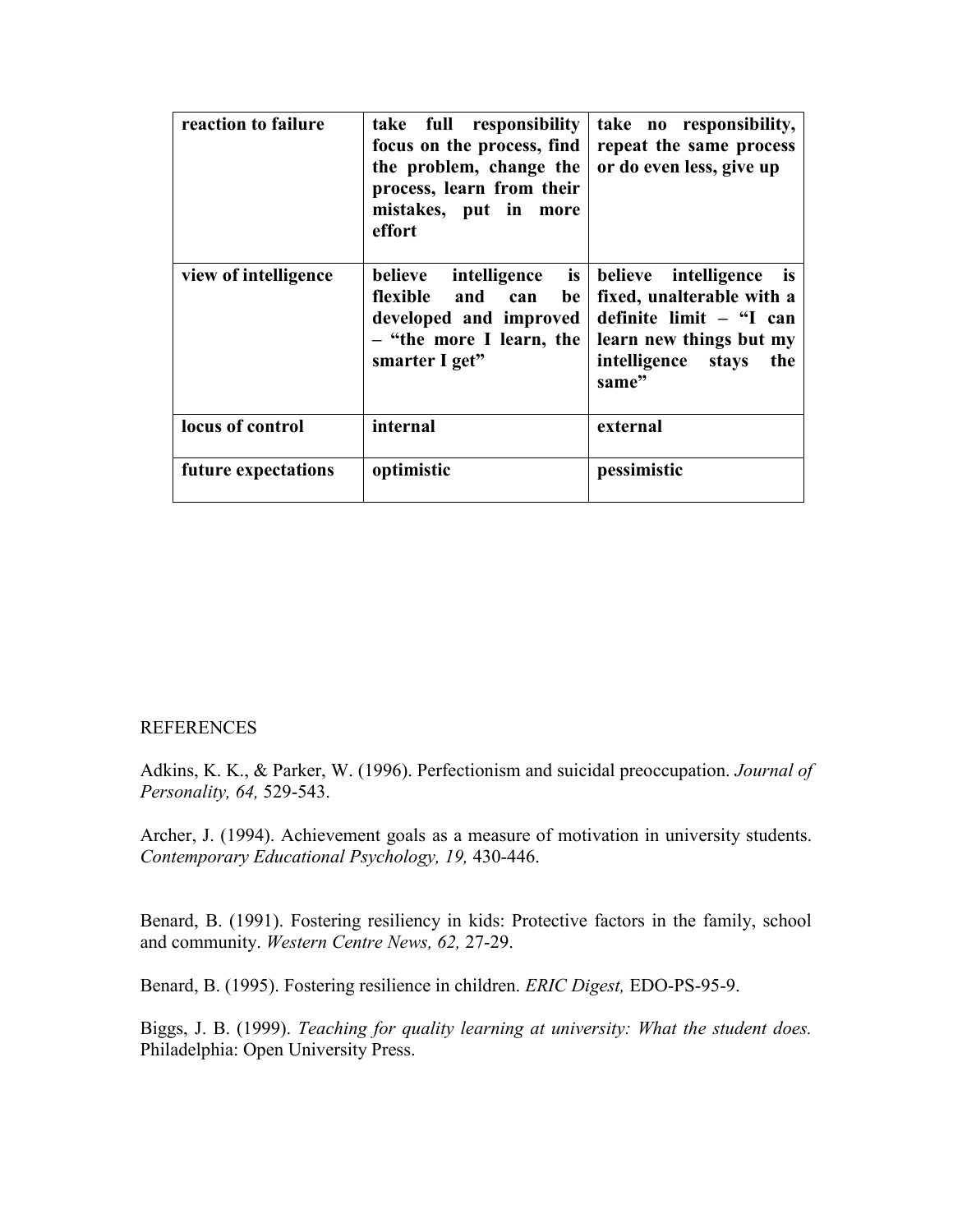Bland, L. C., & Sowa, C. J. (1994). An overview of resilience in gifted children. *Roeper Review, 17,* 77-81.

Borman, G. D., & Overman, L. T. (2004). Academic resilience in mathematics among poor and minority students. *The Elementary School Journal, 104,* 177-196.

Burley, R. C., Turner, L. A., & Vitulli, W. F. (1999). The relationship between goal orientation and age among adolescents and adults. *The Journal of Genetic Psychology, 160,* 84-89.

Cain, K. M., Duma-Hines, Dweck, C. S., F., Endley, C. A., & Loomis, C. C. (1997). *Developmental Psychology, 33,* 263-270.

Chan, L. K. S. (1996). Motivational orientations and metacognitive abilities of intellectually gifted students. *The Gifted Child Quarterly, 40,* 184-194.

Chaput De Saintongue, D. M., & Dunn, D. M. (1998). The helpless learner: A pilot study in clinical students. *Medical Teacher, 20*(6), 583-587.

Chen, Y., & Hoshower, L. B. (2003). Student evaluation of teaching effectiveness: an assessment of student perception and motivation. *Assessment & Evaluation in Higher Education, 28*(1), 71-86.

Chiu, C., Dweck, C. S., Hong, Y., Lin, D. M., & Wan, W. (1999). Implicit theories, attributions and coping: A meaning system approach. *Journal of Personality and Social Psychology, 77,* 588-593.

Diener, C. I., & Dweck, C. S., (1978) An analysis of learned helplessness: Continuous changes in performance, strategy and achievement cognitions following failure. *Journal of Personality and Social Psychology, 36,* 451-462*.*

Dole, S. (2000). The implications of the risk and resilience literature for gifted students with learning disabilities. *Roeper Review, 23*(2), 91-97.

Dweck, C. S. (1999). *Self Theories: Their role in motivation, personality, and development.* Philadelphia: Psychology Press.

Dweck, C. S., & Repucci, N. D. (1973). Learned helplessness and reinforcement responsibility in children. *Journal of Personality and Social Psychology, 25,* 109-116.

Dweck, C. S. & Elliot, E. S. (1983). Achievement motivation. In P. H. Mussen (Gen. Ed.) & E. M. Hetherington (Vol. Ed.), *Handbook of child psychology: Vol IV. Social and personality development* (pp. 643-691). New York: Wiley

Dweck, C. S. & Elliot, E. S. (1988). Goals: An approach to motivation and achievement. *Journal of Personality and Social Psychology, 54,* 5-12.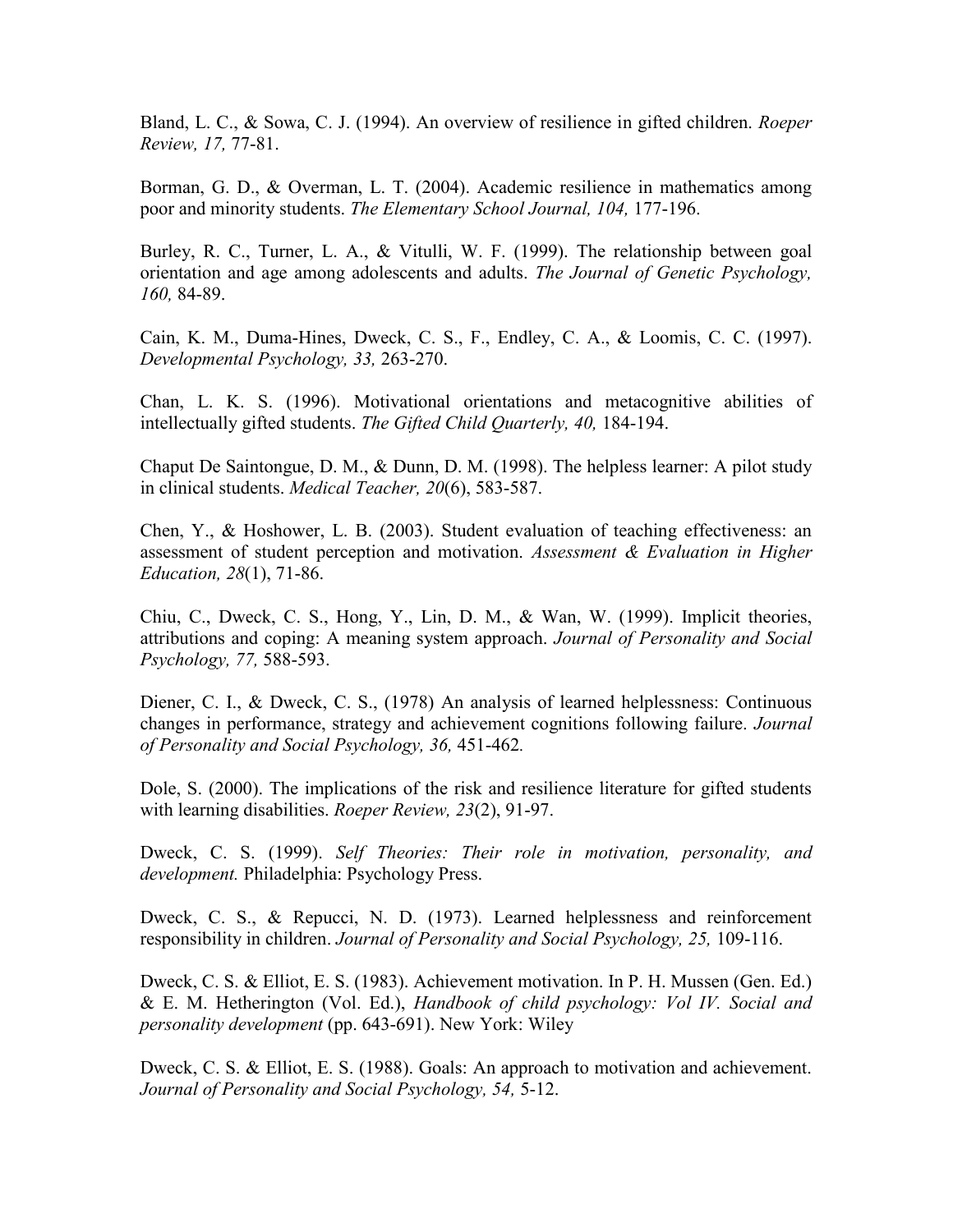Fehrenbach, C. R. (1993). Underachieving gifted students: Intervention programs that work. *Roeper Review, 16,* 88-91.

Filak, V. F., & Sheldon, K. M. (2003). Student psychological need satisfaction and college teacher-course evaluations. *Educational Psychology, 23*(3), 235-247.

Firmin, M., Hwang, C., Copella, M., & Clark, S. (2004). Learned helplessness: the effect of failure on test-taking. *Education, 124*(4), 688-674.

Flett, G. L., & Hewitt, P. L. (1998). Perfectionism in relation to attributions for success or failure. *Current Psychology, 17,* 249-263.

Flett, G. L., Hewitt, P. L., Blankstein, K. R., & O"Brien, S. (1991). Perfectionism and learned resourcefulness in depression and self-esteem. *Personality and Individual Differences, 12*, 61-68.

Flett, G. L., & Hewitt, P. L. (1991). Perfectionism in the self and social contexts: Conceptualization, assessment, and association with psychopathology. *Journal of Personality and Social Psychology, 60,* 456-470

Flett, G. L., Hewitt, P. L., Blankstein, K. R., & Dynin, C. B. (1994). Dimensions of perfectionism and type A behaviour. *Personality and Individual Differences, 16,* 477- 485.

Floyd, C. (1996). Achieving despite the odds: A study of resilience among a group of African American high school seniors. *The Journal of Negro Education, 65,* 181-190.

Ford, D. Y. (1993). An investigation of the paradox of underachievement among gifted black students 1. *Roeper Review, 16,* 78-85.

Frost, R. O., Marten, P., Lahart, C., & Rosenblate, R. (1990). The dimensions of perfectionism. *Cognitive Therapy and Research, 14,* 449-468.

Geffen, L. (1991). Recent doctoral dissertation, research on gifted. *Roeper Review, 14,* 42-44.

Gernigon, C., Fleurance, P., & Reine, B. (2000). Effects of uncontrollability and failure on the development of learned helplessness in perceptual-motor tasks. *Research Quarterly for Exercise and Sport, 71*(1), 44-55.

Gifford, D. D., Briceno-Perriot, J., & Mizano, F. (2006). Locus of control: Academic achievement and retention in a sample of university first-year students. *Journal of College Admission 191*, 18-25.

Goleman, D. (1995). *Emotional intelligence.* New York: Bantam Books.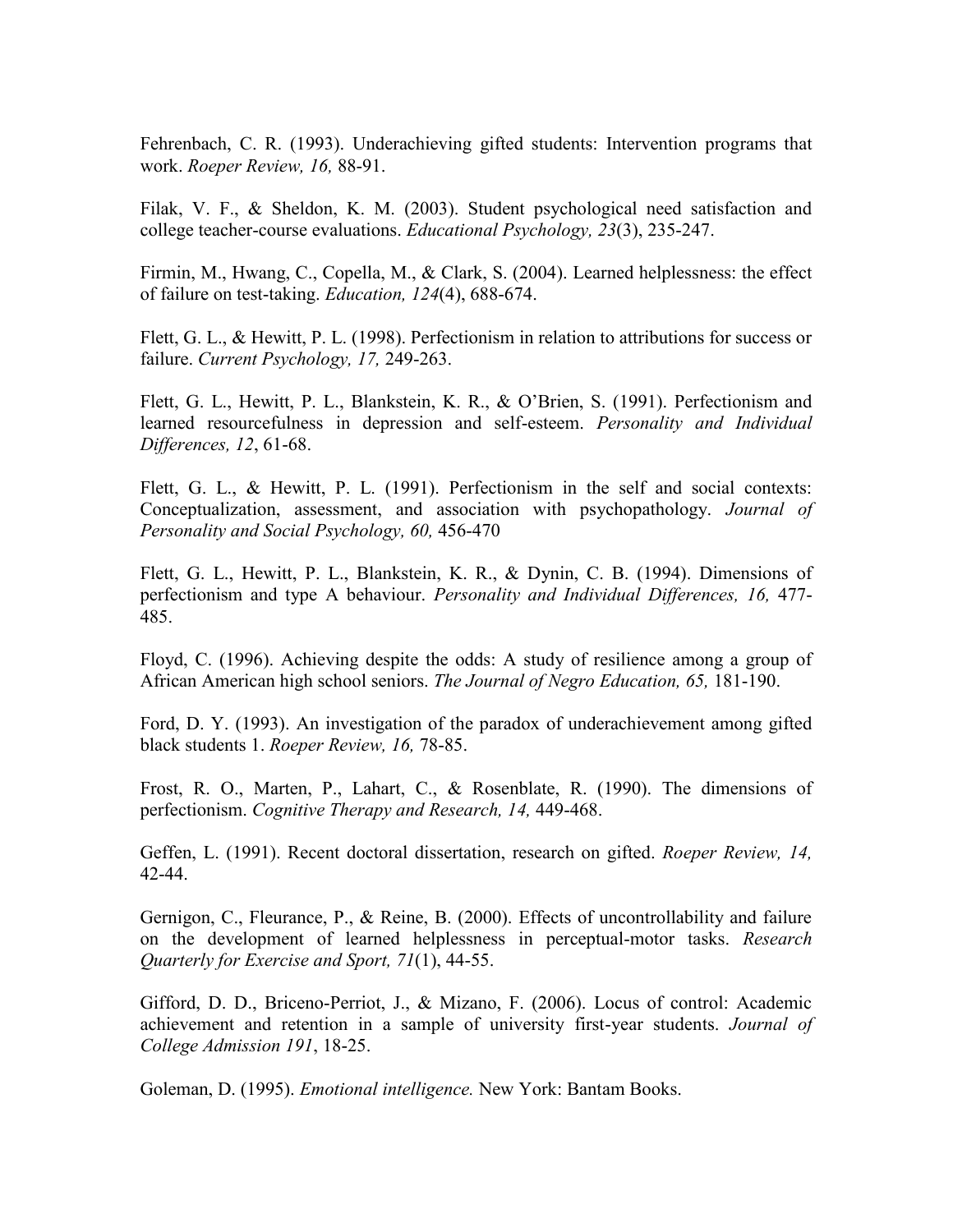Grimes, P. W., Millea, M. J., & Woodruff, T. W. (2004). Grades – who"s to blame? Student evaluation of teaching and locus of control. *Journal of Economic Education, 35*(2), 129-147.

Haertel, G. D., Walberg, H. J., & Wang, M. C. (1997). Fostering educational resilience in inner city schools. *Children and Youth, 7,* 119-140.

Hamilton, T. K., & Schweitzer, R. D. (2000). The cost of being perfect: Perfectionism and suicide ideation in university students*. Australian & New Zealand Journal of Psychiatry, 34,* 829-836.

Hamachek, D. E., (1978). Psychodynamics of normal and neurotic perfectionism. Psycho ogp. 15, 27-33.

Haertel, G. D., Walberg, H. J. & Wang, M. C. (1990). What influences learning? A content analysis of review literature. *Journal of Educational Research, 84,* 30-43.

Hannah, C. L., & Shore, B. M. (1995). Metacognition and high intellectual ability: Insights from the study of learning-disabled gifted students. *The Gifted Child Quarterly, 39,* 95-99.

Howard, S., Johnson, B., & Oswald, M. (2003). Quantifying and evaluating resiliencepromoting factors teachers" beliefs and perceived roles. *Research in Education, 70,* 50- 59.

Kline, B. E., & Short, E. B. (1991a). Changes in emotional resilience: Gifted adolescent boys. *Roeper Review, 13,* 184-188.

Kline, B. E., & Short, E. B. (1991b). Changes in emotional resilience: Gifted adolescent females. *Roeper Review, 13,* 118-122.

Koestner, R., & Zuckerman, M. (1994). Causality orientations, failure and achievement. *Journal of Personality, 62,* 321-345.

Lea, S. J., Stephenson, D., & Troy, J. (2003). Higher education students' attitudes to student-centred learning: beyond "educational bulimia"? *Studies in Higher Education, 28*(3), 321-334.

Luthar, S. S. (1991). Vulnerability and resilience: A study of high risk adolescents. *Child Development, 62,* 600-616.

Martin, A. J., & Marsh, H. W. (2003). Fear of failure: Friend or foe?. *Australian Psychologist, 38*(1), 31-38.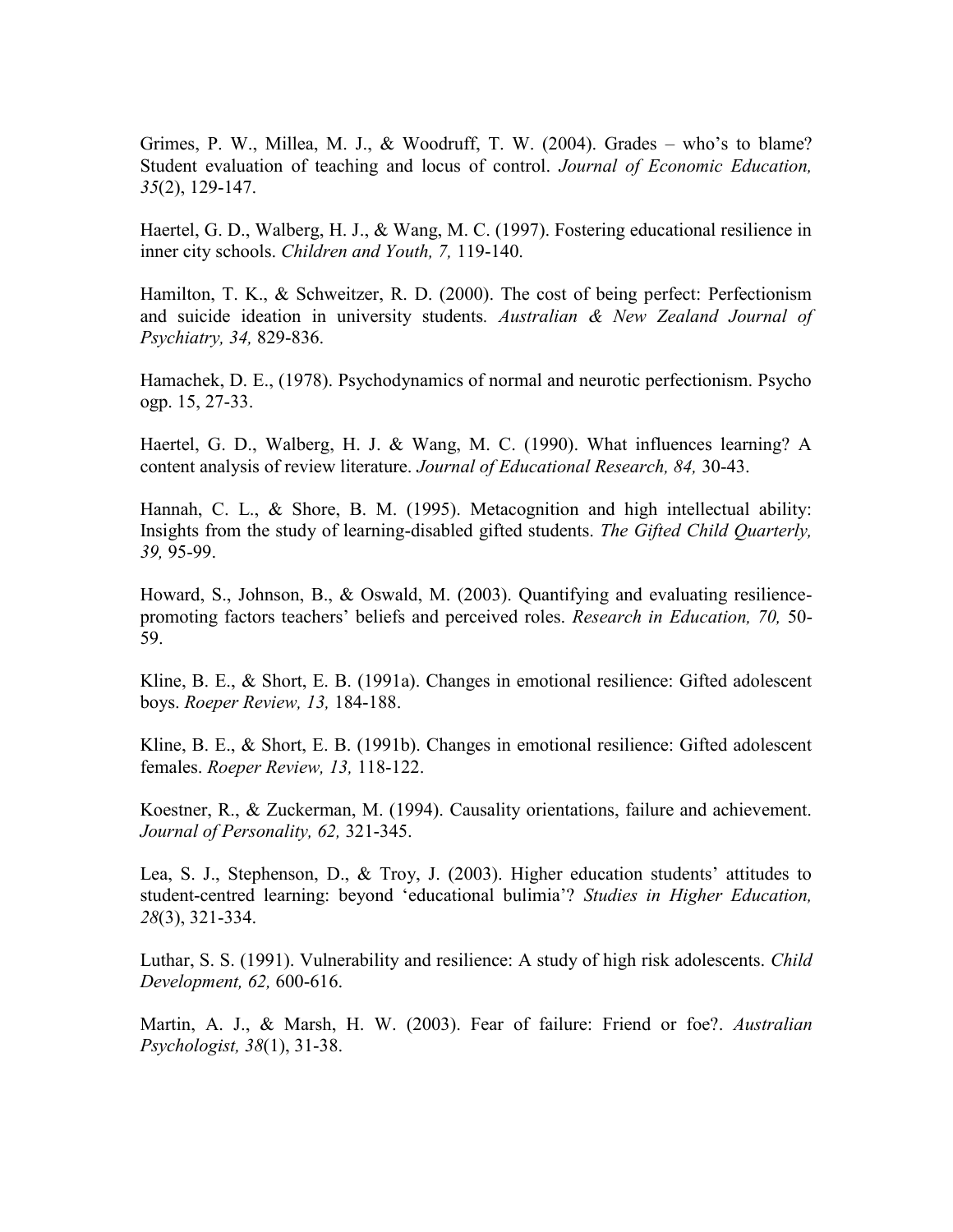Moore, M. M., Margison, J. A. (2006). Recent dissertation research in gifted studies. *Roeper Review 28(4),* 252-252

Morris, L. V., Wu, S., & Finnegan, C. L. (2005). Predicting retention in online general education courses. *The American Journal of Distance Education, 19*(1). 23-36.

Neumeister, K. L. S. (2004). Factors influencing the development of perfectionism in gifted college students. *Gifted Child Quarterly, 48*, 259-274.

Park, Y-S., & Kim, U. (1998). Locus of control, attributional style, and academic achievement: Comparative analysis of Korean, Korean-Chinese, and Chinese students. *Asian Journal of Social Psychology, 1,* 191-208.

Peterson, C. (1995). *Learned helplessness: A theory for the age of personal control.* New York: Oxford University Press.

Peterson, C., Maier, S. F., & Seligman, M. E. P. (1993). *Learned helplessness: A theory for the age of personal control.* New York: Oxford University Press.

Reeve, J., Jang, H., Carrell, D., Jeon, S., & Barch, J. (2004). Enhancing students' engagement by increasing teachers" autonomy support. *Motivation and Emotion, 28*(2), 147-169

Rich, H. L., & Bush, A. J. (1978). An investigation of the joint influence of faculty control and student locus of reinforcement on instructional evaluation. *Journal of Educational Research 71*(4), 194-198.

Schuler, P. A. (2000). Perfectionism and gifted adolescents. *Journal of Secondary Gifted Education, 11,* 183-197.

Seifert, T. L. (2004). Understanding student motivation. *Educational Research, 46(*2), 137-149.

Siegle, D., & Schuler, P. A. (2000). Perfectionism differences in gifted middle school students. *Roeper Review, 23,* 39-45.

Sowa, C. J., McIntire, J., May, K. M., & Bland, L. (1994). Social and emotional adjustment themes across gifted children. *Roeper Review, 17*, 95-98.

Suh, S., & Suh, J. (2006). Educational engagement and degree attainment among high school dropouts. *Educational Research Quarterly, 29*(3), 11-20.

Turner, J. C., Meyer, D. K., Midgley, C., & Patrick, H. (2003). Teacher discourse and sixth graders' reported affect and achievement behaviours in two high-mastery/highperformance mathematics classrooms. *The Elementary School Journal, 103*(4), 357-383.